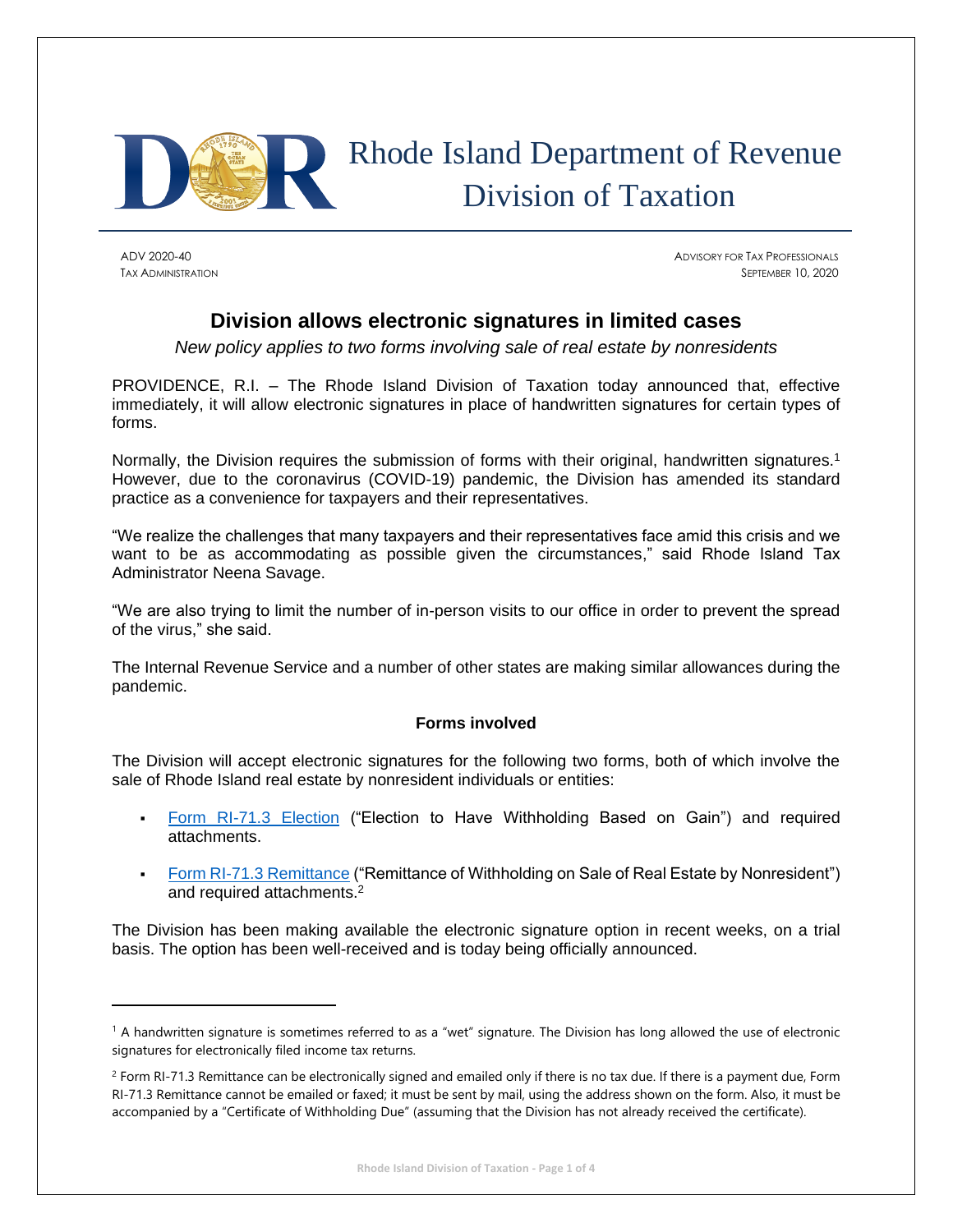# **Acceptable formats**

The Division will accept electronic signatures in any of the formats described below.<sup>3</sup>

- The links on the previous page are to forms that contain a built-in option for electronic signatures. Just download and follow the instructions, then email the completed form(s) to the following Division of Taxation email address: [Tax.NonRes713@tax.ri.gov.](mailto:Tax.NonRes713@tax.ri.gov) (Note: You will see the built-in feature for electronic signatures once you download the form and open it on your computer.)
- Taxpayers may elect instead to print out the form, sign it, scan it in, and email it to the following Division of Taxation address: [Tax.NonRes713@tax.ri.gov.](mailto:Tax.NonRes713@tax.ri.gov) (With this option, a taxpayer is using what is sometimes referred to as a "facsimile signature". In general, a facsimile signature means a signature that is copied or scanned from a document that bears an authorized original signature.)

# **Further details**

As noted above, the Division has established a special email address for sending the applicable documents that have electronic signatures: [Tax.NonRes713@tax.ri.gov.](mailto:Tax.NonRes713@tax.ri.gov) Those submitting Form RI-71.3 Election via email must also attach the Certificate of Withholding Due.

For the convenience of taxpayers and others, the Division has combined Form RI-71.3 Election and the Certificate of Withholding Due into a single PDF available for download from the Division's website: [http://www.tax.ri.gov/forms/2020/NRREWH/713\\_ElectionCertCombo\\_m3.pdf.](http://www.tax.ri.gov/forms/2020/NRREWH/713_ElectionCertCombo_m3.pdf)

**To submit Form RI-71.3 Election using electronic signature, include the following:** ✓ completed Certificate of Withholding Due (included in download from Division's website)

Those submitting Form RI-71.3 Remittance via email must also attach a copy of the approved Certificate of Withholding and a copy of the "Acknowledgement of Discharge of Lien" form.

For the convenience of taxpayers and others, the Division has combined Form RI-71.3-Remittance and the "Acknowledgement of Discharge of Lien" into a single PDF available for download from the Division's website: [http://www.tax.ri.gov/forms/2020/NRREWH/713\\_RemittanceAckCombo\\_m.pdf.](http://www.tax.ri.gov/forms/2020/NRREWH/713_RemittanceAckCombo_m.pdf)

**To submit Form RI-71.3 Remittance using electronic signature, include the following:**  $\checkmark$  copy of approved Certificate of Withholding Due

✓ completed Acknowledgement of Discharge of Lien form (included in download from Division's website)

Note: Form RI-71.3 Remittance can be electronically signed and emailed only if there is no tax due. If there is a payment due, Form RI-71.3 Remittance cannot be emailed or faxed; it must be sent by mail, using the address shown on the form. Also, it must be accompanied by a Certificate of Withholding Due (assuming that the Division has not already received the certificate).

# **Examples of electronic-signature process**

The following examples illustrate how the electronic-signature procedure works.

 $3$  By voluntarily submitting an e-signature, the taxpayer certifies that the signature is valid and intended to operate as acknowledgement/execution of the document to which it is affixed.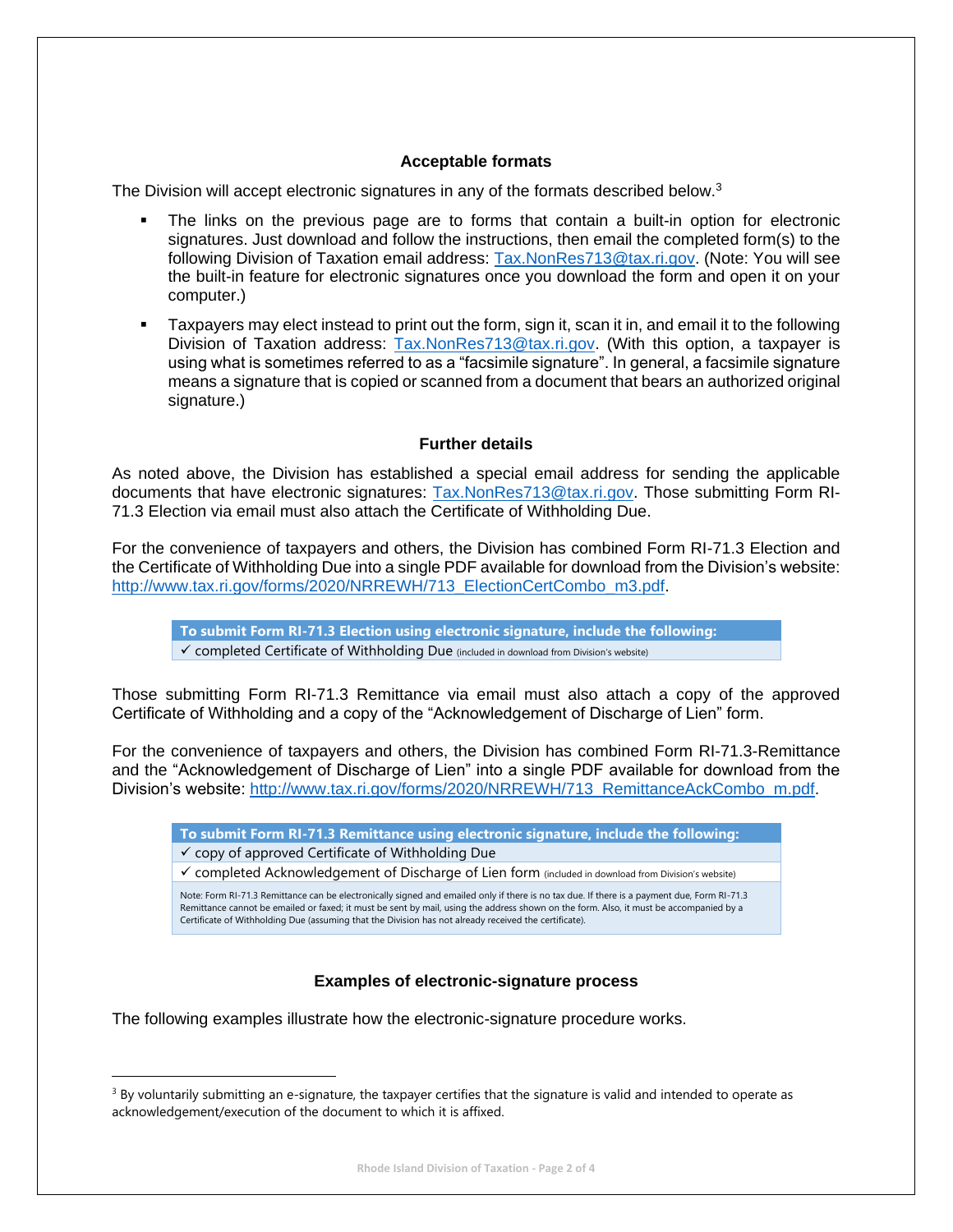# Example # 1:

Joseph Taxpayer downloads Form RI-71.3 Election from the Division's website, which includes the Certificate of Withholding Due. He completes both forms and enters his electronic signature where indicated (using the form's built-in electronic signature feature). Next, he attaches to an email the completed and electronically signed Form RI-71.3 Election and the prepared Certificate of Withholding Due as a PDF, and sends that email to the Division via the following address: [Tax.NonRes713@tax.ri.gov.](mailto:Tax.NonRes713@tax.ri.gov)

If the Division, after completing its review, determines that the submission is complete, the Division will email back a signed, stamped, and dated Certificate of Withholding Due (as a PDF), which Joseph presents at closing. Assuming that the buyer properly completes and timely files all required documents and pays the amount of withholding due (if any is required), the lien on the real estate can be discharged. (The remittance and the lien discharge must be filed with the Division and, once approved, the discharge of lien must be forwarded to the city or town by the taxpayer or the taxpayer's representative.)

#### Example # 2:

Maria Taxpayer downloads Form RI-71.3 Remittance from the Division's website, which includes the "Acknowledgement of Discharge of Lien" form, completes it, and enters her electronic signature where indicated (using the form's built-in electronic signature feature). Next, the closing attorney attaches to an email the completed and electronically signed Form RI-71.3 Remittance, the prepared Acknowledgement of Discharge of Lien form, and a copy of the approved Certificate of Withholding due, and sends that email to the Division via the following address: [Tax.NonRes713@tax.ri.gov.](mailto:Tax.NonRes713@tax.ri.gov)

Assuming that the documents are properly completed and timely filed, the Division will email back, as a PDF, the approved, dated, and signed Acknowledgement of Discharge of Lien form. (The remittance and the lien discharge must be filed with the Division and, once approved, the discharge of lien must be forwarded to the city or town by the taxpayer or the taxpayer's representative, so that it can be recorded by the city or town.)

Remember: Form RI-71.3 Remittance can be electronically signed and emailed only if there is no tax due. If there is a payment due, Form RI-71.3 Remittance cannot be emailed or faxed; it must be sent by mail, using the address shown on the form. Also, it must be accompanied by a Certificate of Withholding Due (assuming the Division has not already received the Certificate).

# **Background and explanation**

Rhode Island requires withholding of tax at the sale of Rhode Island real estate by a nonresident individual or entity.<sup>4</sup> It is standard practice in many other states, too. When Rhode Island real estate is sold by a nonresident individual, estate, partnership or trust, the buyer must deduct and withhold 6% of the total amount paid or of the gain to the seller. If the seller is a nonresident corporation, the buyer must deduct and withhold 7% of the total amount paid or of the gain.

<sup>4</sup> Se[e Rhode Island General Laws § 44-30-71.3](http://webserver.rilin.state.ri.us/Statutes/TITLE44/44-30/44-30-71.3.HTM) ("Sale of real property by nonresidents – Withholding requirements") and Division [of Taxation Regulation 280-RICR-20-10-1](https://risos-apa-production-public.s3.amazonaws.com/DOR/REG_9219_20180806200412.pdf) ("Withholding Tax on the Sale of Real Property by Nonresidents").